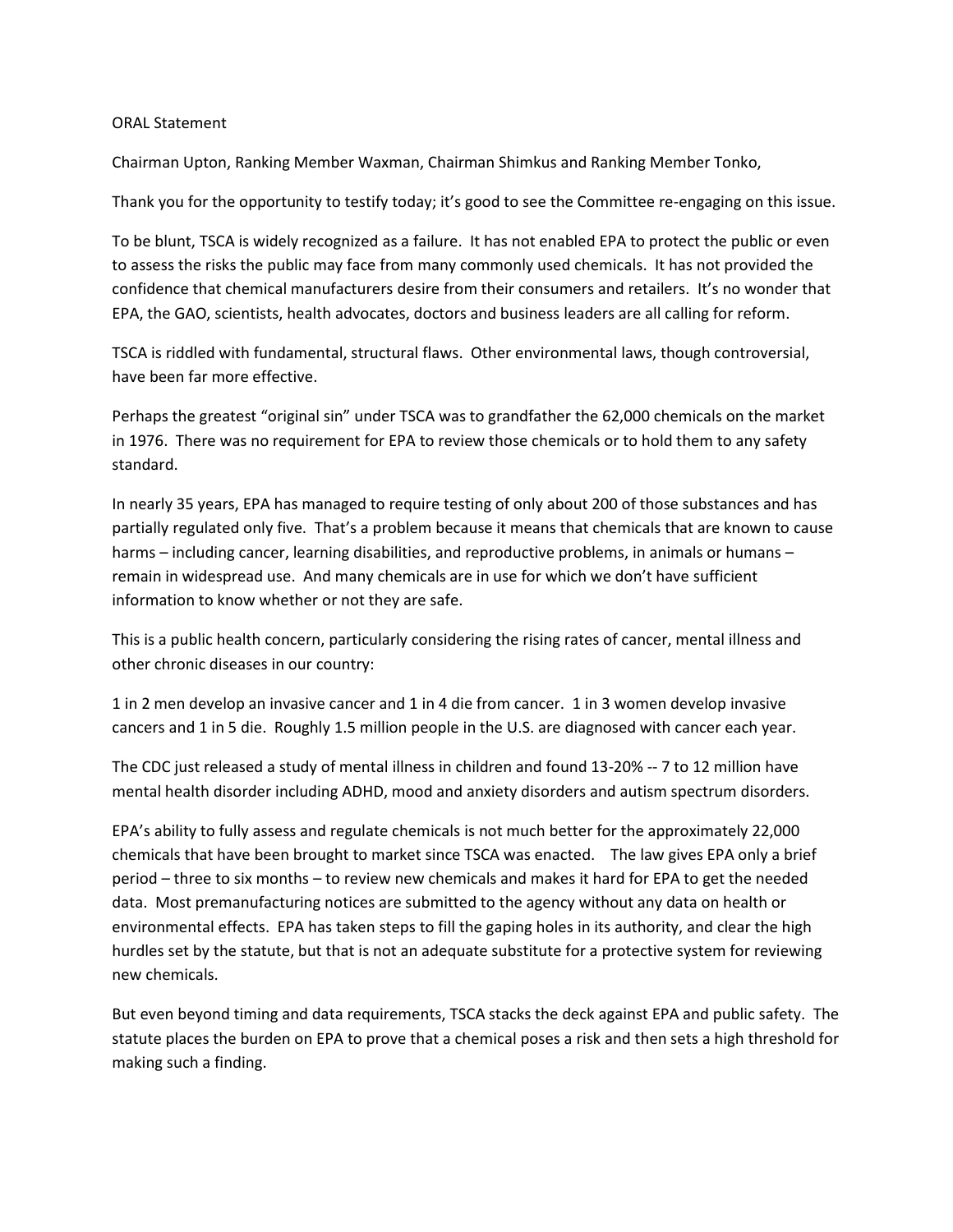This is markedly different from other – effective – health and safety laws. Makers of pharmaceuticals and pesticides have to show affirmatively that their products are safe. And the food quality law – passed by a Republican Congress – has a more protective risk standard.

The experience with TSCA teaches the unsurprising but essential lesson that laws without enforceable deadlines and strong safety standards don't result in action and don't protect the public.

The impotence of TSCA has left a vacuum that has been filled by states and retailers. Nineteen states are regulating chemicals with policies ranging from bans on specific uses to disclosure requirements. This does not include mercury product bans and other policies adopted in 34 states to limit exposure to mercury. In addition, large retailers have stopped stocking some products or excluded chemicals from their supply chains. While these important actions have increased public protection in a piecemeal fashion, they are a supplement but no substitute for a working federal system.

States and retailers have had to act, though, because of mounting scientific evidence and increasing public concern. Scientists know more about the impacts of chemicals than in 1976. There are greater concerns now about the effect chemicals can have on our endocrine system and about the potential impacts of even small doses of certain chemicals. We also have more information about ongoing exposure to hundreds of substances due to the development of biomonitoring.

The public understands this. NRDC has commissioned a number of polls to survey public opinion on the question of chemical reform. In both our polls and those of others, we see strong public support for real TSCA reform.

Among the findings of our national poll:

Over two-thirds of voters (68%) support (quote) "stricter regulation of chemicals produced and used in everyday products." This support cuts across every political sub-group, including majorities of GOP voters (57 percent), Independents (66 percent) and Democrats (79 percent).

The support was even stronger for specific legislation to reform TSCA. A description of legislation that would require all chemical manufacturers to show that their chemicals are safe in order to sell them, and that EPA would be able to limit some or all uses of a chemical that may harm public health or the environment yielded 77% support, with 50% strongly supporting. Support again cut across all political, ethnic, gender and regional lines. This is an issue where Washington is way behind the people it represents.

I think TSCA's one clear success has been the phase out of PCBs that was mandated in the original law in 1976. Rep. Dingell led the fight to include the PCB provision in the law, and – while PCBs are still very much with us – and in us – it at least did what the title of the law promises: controlled a toxic substance.

Congress should learn from that vision, and take steps to really repair TSCA and protect the public. For example, requiring the phase out of other persistent, bioaccumulative and toxic (PBT) chemicals.